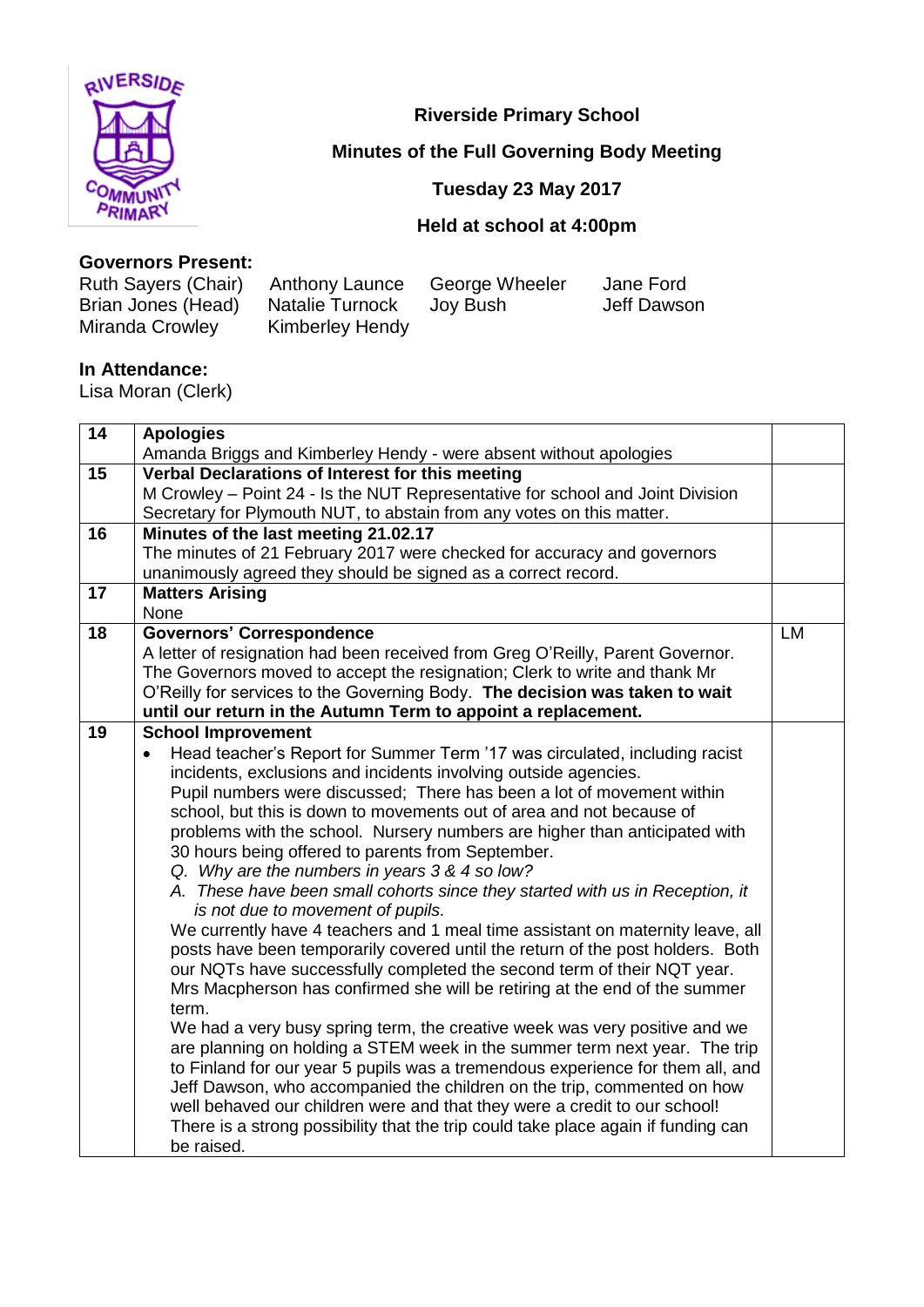|    | Year 6 SATs test took place as planned, all pupils were present. Year 2 SATs<br>are currently ongoing, year 1 phonics screening will take place after half-term.<br>Results from SATs will be presented at the next full governors meeting.<br>We have had 2 racist incidents within school involving 2 separate children and<br>one exclusion. The racist incidents were verbal incidents of children calling |           |
|----|----------------------------------------------------------------------------------------------------------------------------------------------------------------------------------------------------------------------------------------------------------------------------------------------------------------------------------------------------------------------------------------------------------------|-----------|
|    | names.<br>Q. What is the procedure when a racist incident happens?<br>A. All racist incidents are registered and reported quarterly to the LA. Parents<br>are always informed of what has happened and the actions taken. The<br>intent of the actual incident is always considered.                                                                                                                           |           |
|    | David Yuill has been successful in receiving funding of £10,000 from Children<br>In Need for the Summer School, which could be ongoing for the next 3 years,<br>and funding of £8,000 towards books for the library from The Foyle<br>Foundation.                                                                                                                                                              |           |
|    | The budget is looking okay and we have set a balanced budget for this year,<br>but things are going to get tougher in the future with changes to funding.<br>Q. Could it mean future redundancies?                                                                                                                                                                                                             |           |
|    | A. Hopefully not, money could be saved from other areas before this had to<br>become an option.                                                                                                                                                                                                                                                                                                                |           |
|    | Governors' Visits to School – 21 visits had been made to school between<br>$\bullet$<br>February '17 and April '17. The Chair encouraged all governors to visit school<br>whenever possible and to engage with their linked year groups.                                                                                                                                                                       |           |
|    | Governor Training - 1 Governor had attended Safeguarding training, held by<br>$\bullet$<br>Karen Powell. Chair encouraged all to attend training where ever possible,<br>there would be no cost to Governors. Governors were reminded at the                                                                                                                                                                   |           |
|    | meeting of the safeguarding training being held at school on the 5 <sup>th</sup> June.                                                                                                                                                                                                                                                                                                                         |           |
| 20 | Multi Academy Trust Update - Horizon Academy                                                                                                                                                                                                                                                                                                                                                                   |           |
|    | Head teacher had made 3 visits to other schools and attended the head teacher<br>board meetings. Our expression of interest to the Board in Bristol has been<br>delayed because of the General Election and is now in Purdah. If our application<br>is accepted by the Bristol Board of Head Teachers, £25K could be released to us<br>to assist with any legal fees.                                          |           |
|    | Q. Are we still only at the register of interest point?<br>A. Yes                                                                                                                                                                                                                                                                                                                                              |           |
|    | Q. If we do not join Horizon do we have to give the money back?<br>A. No, not if used for legal expenses to join another Academy, but they would<br>want the money back if we did not join any MAT.                                                                                                                                                                                                            |           |
|    | Q. Do we have to give all the money back if we spend 13K on legal fees, but then<br>decide not to proceed?                                                                                                                                                                                                                                                                                                     |           |
| 21 | A. Do not know, would need to enquire.<br><b>Committee Reports</b>                                                                                                                                                                                                                                                                                                                                             | <b>BJ</b> |
|    | Personnel and Finance - 21.03.17 & 09.05.17 - Antony Launce updated the                                                                                                                                                                                                                                                                                                                                        |           |
|    | governors on the main items from the recent meetings.                                                                                                                                                                                                                                                                                                                                                          |           |
|    | Notification had been received from PCC that from the 1 <sup>st</sup> April 2017 the Living<br>wage had increased from £8.25 per hour to £8.45 per hour. This would affect all                                                                                                                                                                                                                                 |           |
|    | personnel on Scale A and the lower points of Scale B, ie MTAs and Club                                                                                                                                                                                                                                                                                                                                         |           |
|    | Supervisors. This was approved by Governors.                                                                                                                                                                                                                                                                                                                                                                   |           |
|    | 28 member of staff were awarded a Governors Day, up from 23 last year.                                                                                                                                                                                                                                                                                                                                         |           |
|    | Head Teacher reviews' had taken place and all targets were being met. The<br>Performance Management Panel had asked the F&P Governors to vote on                                                                                                                                                                                                                                                               |           |
|    | whether to approach David Bradford to be our Independent SIP for the 2017/18                                                                                                                                                                                                                                                                                                                                   |           |
|    | Academic year, this had been agreed.                                                                                                                                                                                                                                                                                                                                                                           |           |
|    | Our carry forward figure for the 2016/17 financial year was £134,434 and this had                                                                                                                                                                                                                                                                                                                              |           |
|    | been agreed and forwarded to the LA.<br>The budget allocation for 2017/18 had been agreed and a balanced budget set.                                                                                                                                                                                                                                                                                           |           |
|    | The 3 year plan had been approved.                                                                                                                                                                                                                                                                                                                                                                             |           |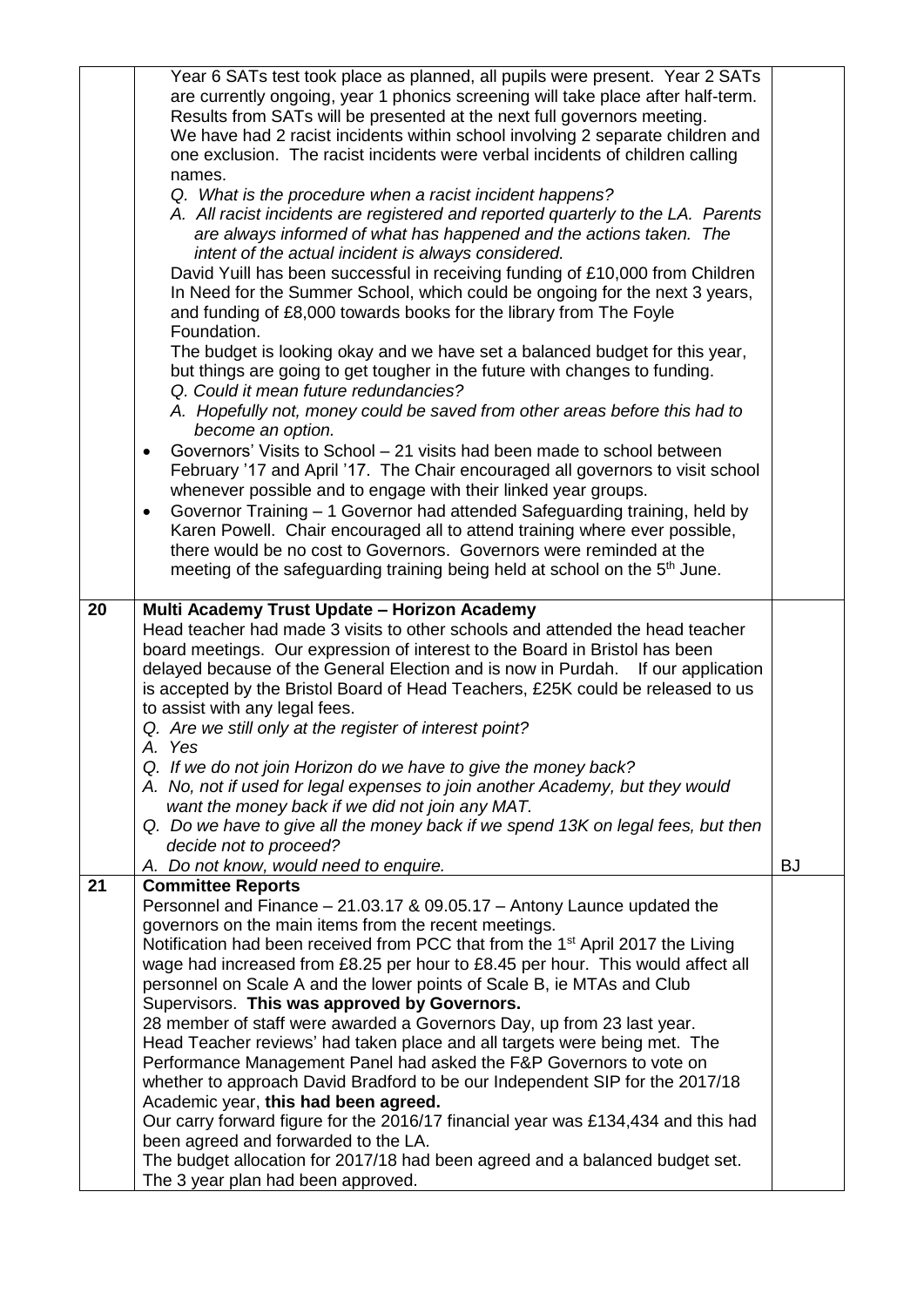|    | The SFVS Return (School's Financial Value Statement) had been agreed and              |           |
|----|---------------------------------------------------------------------------------------|-----------|
|    | submitted by the return date of 31 March 2017.                                        |           |
|    | There had been an amendment to the Finance Policy, to include the use of the          |           |
|    | online payment system Parentpay.                                                      |           |
|    | There were no spending proposals for the forthcoming year at present.                 |           |
| 22 | Review - Declaration of interests staff and governors                                 |           |
|    | All amended and updated, Governors in July 2016; Staff in March 2017 -                |           |
|    | <b>Approved</b>                                                                       |           |
| 23 | <b>Link Governor Report</b>                                                           |           |
|    | Equality Report – Mrs Joy Bush had met with the Head Teacher to discuss               |           |
|    | equality and to ensure that any issues raised were recorded and efforts made to       |           |
|    | resolve.                                                                              |           |
|    | She informed the Governors of her findings and thanks were given to her for a         |           |
|    | very comprehensive report.                                                            |           |
| 24 | <b>Union Representatives' Release Time</b>                                            |           |
|    | The Head Teacher asked Governors to discuss what they felt would be a                 |           |
|    | reasonable level of release time to allocate to Union Representatives for their       |           |
|    | training requirements. The reason for this was funding to compensate schools for      |           |
|    | this release had been removed by the LA and had been de-delegated back to             |           |
|    | schools. At present not enough schools had bought back into this service and the      |           |
|    | funding could become obsolete. Discussions had taken place with our HR                |           |
|    | Advisor about what was a registered reasonable level and he had advised 3 to 5        |           |
|    | days a year. He also suggested that the Governing Body be involved in any             |           |
|    | decisions made, as the level agreed could affect pupils both financially and in their |           |
|    | learning.                                                                             |           |
|    | Q. How many Union Representatives do we have at Riverside?                            |           |
|    | A. We have two active Union Representatives.                                          |           |
|    | Q. How many days are allocated to teachers for their training?                        |           |
|    | A. There is no specific figure, but all training is linked to the School Improvement  |           |
|    | Plan, and is beneficial to the school as well as the member of staff.                 |           |
|    | Q. Would the release be pro rata if they worked part time?                            |           |
|    | A. Yes.                                                                               |           |
|    | A vote was taken and the Governors fully agreed that release for training             |           |
|    | purposes and providing union support to union members at Riverside                    |           |
|    | School should be set at 10 half days pro rata if costs were covered and 6             |           |
|    | half days pro rata if they were not.                                                  |           |
|    | The Head Teacher was to keep in close contact with the LA to find out if any          | <b>BJ</b> |
|    | funding was to be forthcoming                                                         |           |
| 25 | <b>Dates for next Meeting</b>                                                         |           |
|    | Clerk is to email Governors with dates for all committees for the next academic       | LM        |
|    | year.                                                                                 |           |
|    | Could Governors please respond before the next full Governors if there is a           |           |
|    | problem with any of these dates.                                                      |           |
| 26 | <b>Items for the Next Agenda</b>                                                      |           |
|    | <b>SATs Results</b>                                                                   |           |
|    |                                                                                       |           |
| 27 | <b>Close and Date of Next Meeting</b>                                                 |           |
|    | The Chair thanked governors for attending and it was noted that the next meeting      |           |
|    | would be held on Tuesday 25th July at 11.30am                                         |           |
|    |                                                                                       |           |
|    | There being no further business the meeting closed at 5.40pm                          |           |